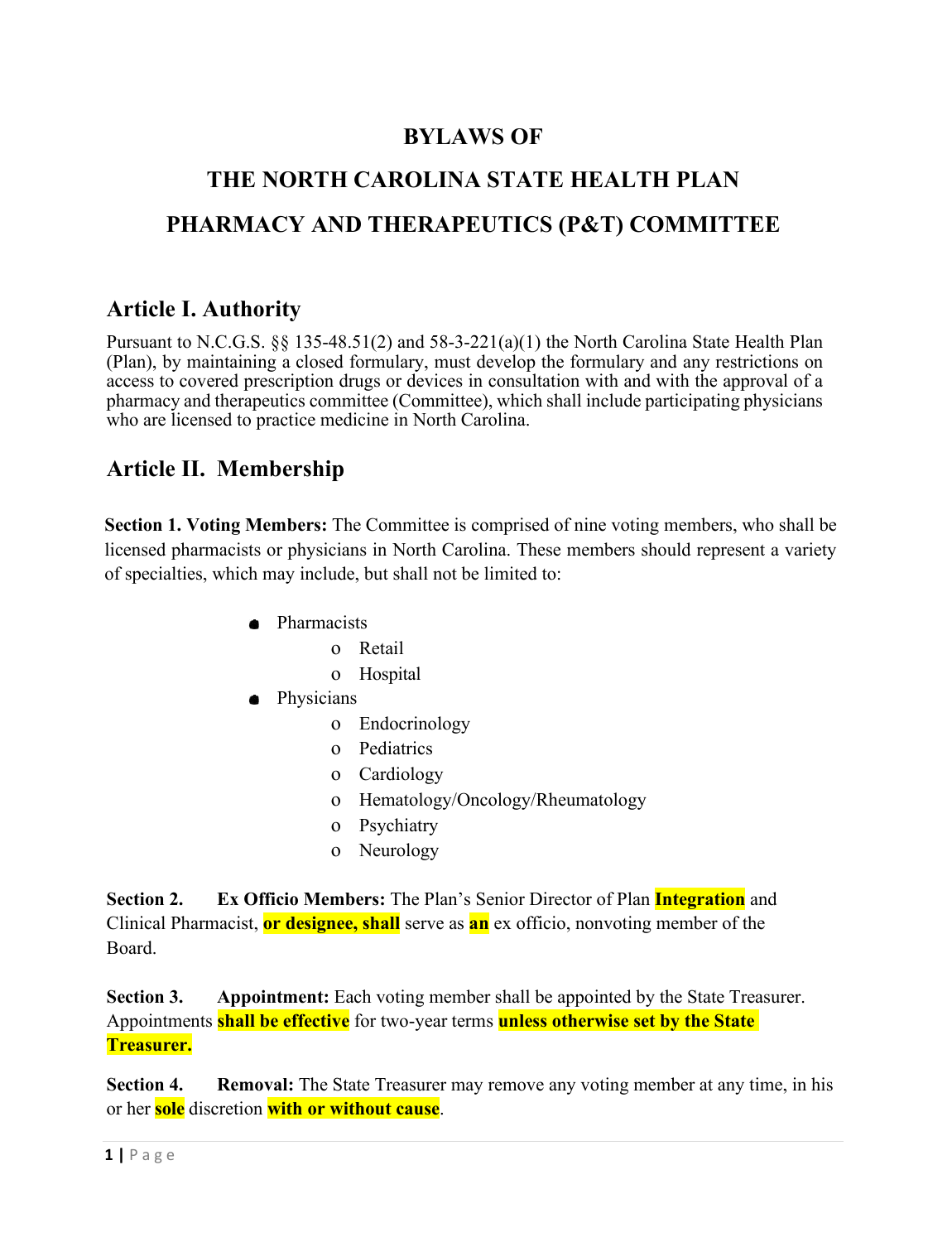**Section 5. Vacancies:** Any vacancy in voting membership may be filled only by appointment by the State Treasurer.

#### **Article Ill. Organization**

**Section 1. Chairperson:** The Plan's Senior Director of Plan **Integration shall serve as the Committee Chairperson, or designee. In the Senior Director of Plan Integration's, or designee's, absence** the Clinical Pharmacist shall serve as the Committee Chairperson.

The Chairperson has the following authority, duties, and responsibilities:

- 1. Maintain a current list of Committee members;
- 2. Call meetings;
- 3. Facilitate the scheduling of meetings;
- 4. Provide notice of meetings to the Committee and the public;
- 5. Publish an agenda prior to each meeting;
- 6. Maintain official minutes and records of all proceedings from meetings;
- 7. Call a motion to move the Committee into closed session.
- 8. Coordinate and disseminate information to the Committee;
- 9. Consult with outside specialists when needed to leverage expertise that is not represented on the Committee;
- 10. Enforce the governing rules of the Committee as established by these bylaws;

**Section 2. Officers:** Other than the Chairperson, officers may be appointed by the Chairperson from among the Committee's membership.

#### **Article IV. Meetings**

**Section 1. Official Meetings:** Official Meetings are those meetings in which a majority of voting Committee members gather for the purpose of participating in deliberations, voting, or otherwise transacting the business of the Committee. The Committee **shall** meet at least **twice per year** Meetings will be held at the Plan's offices unless otherwise decided by the Chairperson.

**Section 2. Emergency or Special Meetings:** Emergency or Special Meetings may be called by the Chairperson.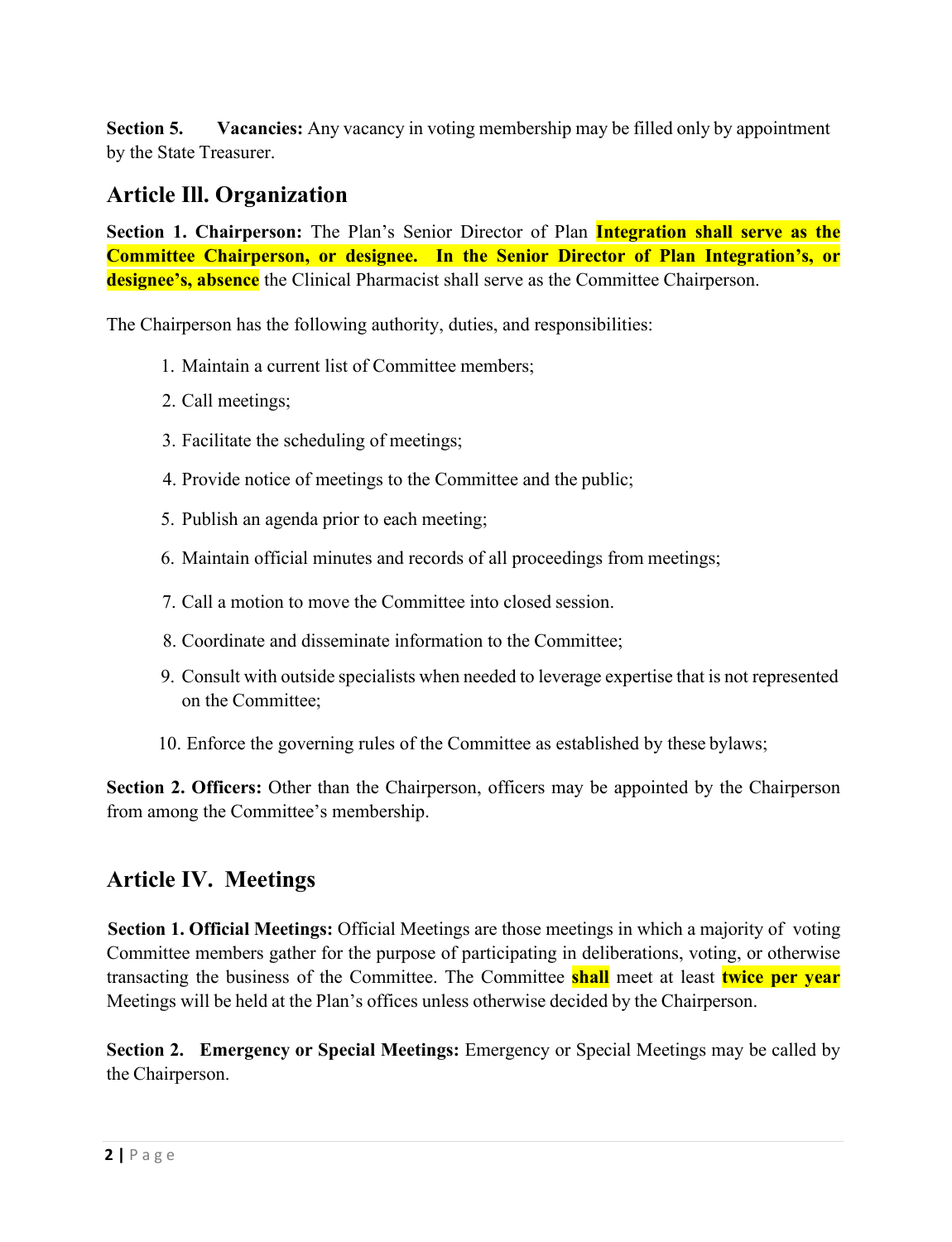**Section 3. Public Meetings:** All Official Meetings shall be open to the public pursuant to N.C.G.S. § 143-318.10 except for those parts of the meeting moved to closed session pursuant to N.C.G.S. § 143-318.11.

**Section 4. Closed Session:** The Chairperson may make a motion to move to closed session pursuant to N.C.G.S. § 143-318.11 only during an open public meeting. The motion by the Chairperson to move to closed session must cite the statutorily permissible reason for the closed session. Only those persons authorized by law or invited by the Chairperson may be present during closed session.

**Section 5. Attendance:** Committee members shall attend at least seventy-five percent of all nonemergency meetings of the Committee during the member's two-year term. Any member who fails to satisfy this attendance requirement shall automatically **have their membership on** the Committee **revoked**. The Chairperson may request the attendance of Plan staff, Department of State Treasurer staff, consultants, or contractors as necessary to provide information to the Committee.

**Section 6. Meeting by Telephone or Other Electronic Media:** At the discretion of the Chairperson, members of the Committee may participate in meetings by means of telephone, video conference, webinar, or other acceptable means.

**Section 7. Notice:** The date, time, and place for all Committee meetings will be published on the Plan's website when known but no later than two weeks prior to any meeting. If a preliminary agenda is created it shall be posted as soon as practicable in the same manner as the notice; however, the preliminary agenda will not limit the scope of the Committee's meeting. If a preliminary agenda is not available, the notice shall include a general description of the nature and purpose of the meeting. Notice of Emergency or Special Meetings, as set forth in Article IV, Section 2 of these Bylaws, will be published at the same time notice is given to the Committee.

# **Article V. OPERATION OF THE COMMITTEE**

**Section 1. Actions of the Committee:** The Committee shall act only as authorized by law and these Bylaws. No member of the Committee shall exercise individually any administrative authority with respect to the Committee except as authorized by these Bylaws. No individual member of the Committee shall make a statement of policy which purports to be that of the Committee unless the Committee shall have adopted such policy, but no one shall be prohibited from stating his or her personal opinions provided they are clearly identified as such.

**Section 2. Access to Documents and Information:** The Chairperson will supply the Committee with any documents or information that is necessary for the proper conduct of its duties and responsibilities, subject to confidentiality requirements set forth in state and federal law.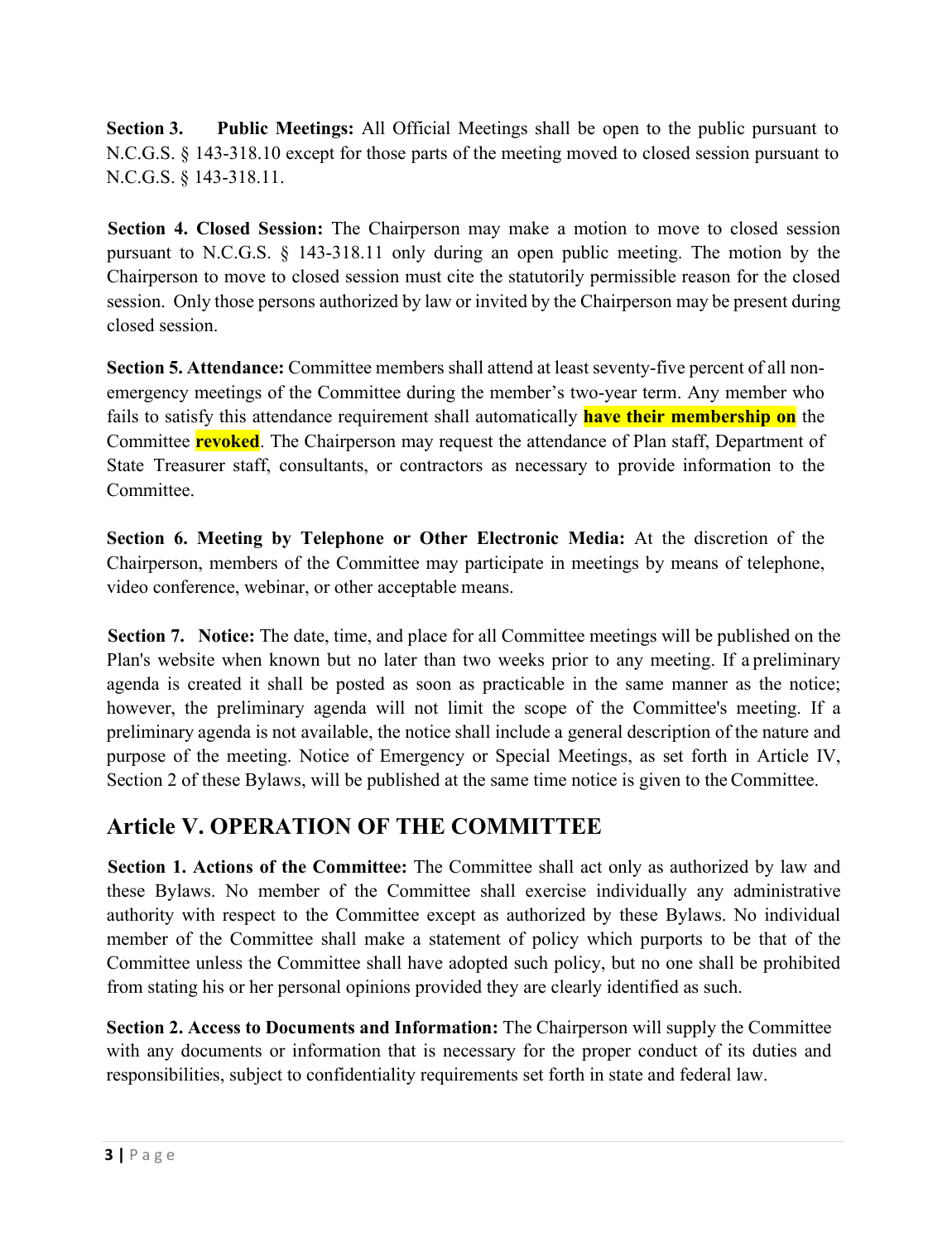**Section 3. Rules of Order:** The rules contained in the most recent edition of Robert's Rules of Order shall govern in all cases to which they are applicable and in which they are not inconsistent with these bylaws.

**Section 4. Agenda:** The agenda for each meeting will be developed by the Chairperson. The Chairperson shall send a preliminary agenda to each member of the Committee as soon as practicable in advance of any meeting of the Committee. The final agenda as approved by the Chairperson will be provided at the Committee meeting and shall govern the order of business for the meeting.

**Section 5. Minutes:** The Chairperson shall prepare minutes of the proceedings of all Committee meetings, including the date, time, place, members present or absent, and action taken. A copy of the minutes of each meeting of the Committee shall be transmitted to each Committee member for review at least two weeks prior to approval at the succeeding meeting. The minutes shall not be considered official unless and until approved by the Committee. Official minutes will be published to the Plan's website as soon as practicable.

**Section 6. Quorum:** A majority of the voting members of the Committee shall constitute a quorum.

**Section 7. Voting:** A quorum must be present in order for the Committee to **vote** a decision. Any vote undertaken in the absence of a quorum being present is null and void. Decisions of the Committee shall be made by a majority voice vote of the Committee members with voting rights present. Voting by secret ballot is not allowed.

A roll call vote shall be taken upon the request of any Committee member. The names of the Committee members shall be called and each member shall vote "yes" or "no" at such time unless he or she chooses to abstain.

**Section 8. Compensation:** Committee members shall be compensated for time spent in preparation for and in Committee meetings, as authorized by the Chairperson, in accordance with State Office of Human Resources rules for temporary employees administered through Beacon at a rate approved by the State Treasurer.

**Section 9. Recusal from Participation:** After a meeting has been called to order and the final agenda reviewed, the Chairperson shall read to the Committee the Conflict of Interest Statement. Any Committee member with a conflict of interest or an appearance of a conflict of interest for any agenda item shall identify and recuse himself or herself from participating in discussion or voting on that particular agenda item.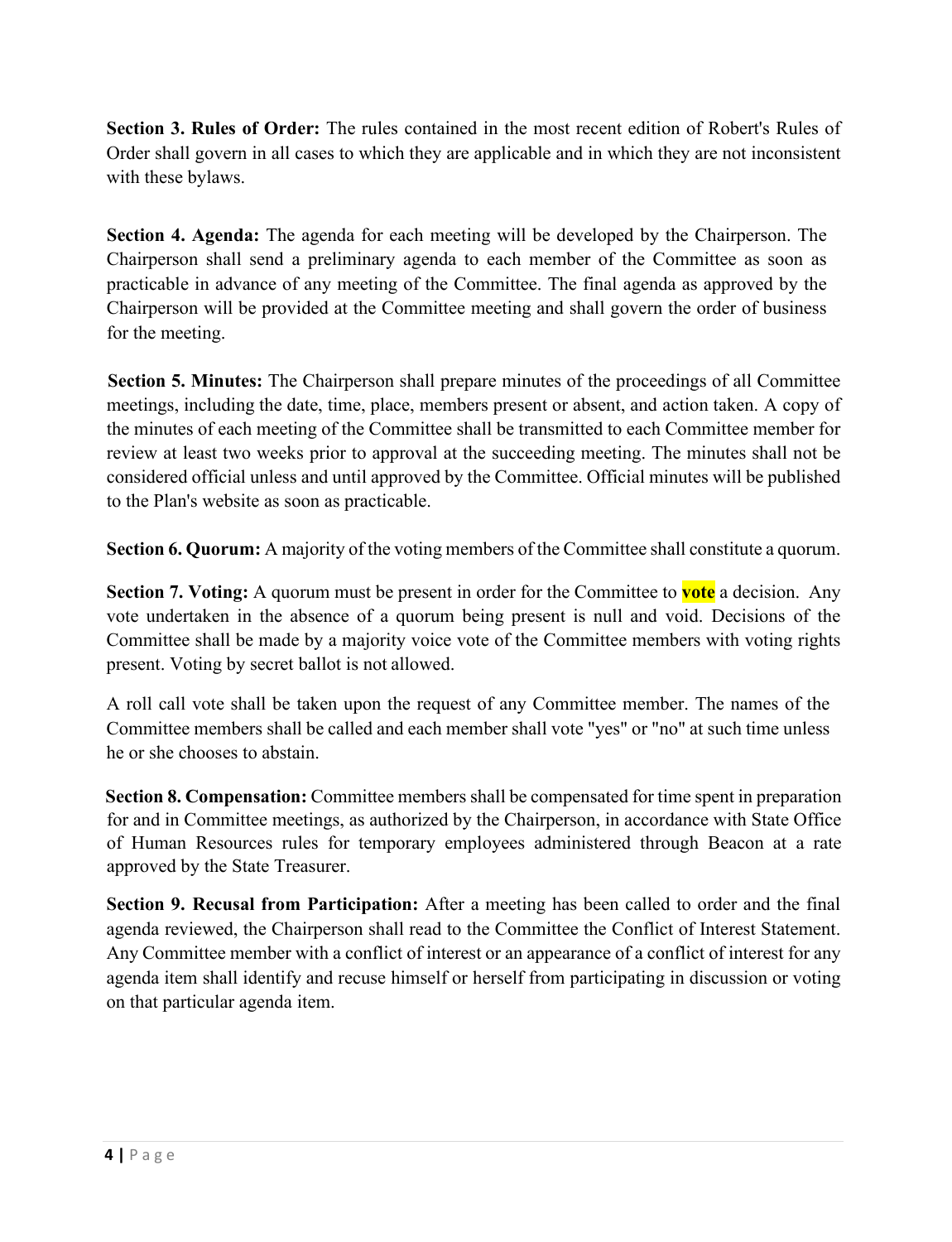# **ARTICLE VI. AUTHORITY, DUTY, RESPONSIBILITIES AND CONDUCT OF THE COMMITTEE**

**Section 1. Standard of Care:** Committee members shall carry out their duties and responsibilities as ethical stewards for the Plan. As ethical stewards, Committee members are obligated to act in the best interest of the Plan and its members while always considering themost up-to-date, unbiased patient care and biomedical literature.

**Section 2. Conflict of Interest:** A conflict of interest arises when a Committee member, or a member of his or her immediate family, may benefit from actions taken by the Committee. In such instances, the Committee member must disclose the conflict to the Committee and recuse himself or herself from participation in addressing or voting on the matter in which there is a conflict of interest or appearance of a conflict of interest.

**Section 3. Authority:** The Committee shall serve in an advisory capacity to the Plan to ensure the Plan's Comprehensive Formulary Document is appropriately revised to adapt to the release of new drugs, changes in product availability, and changes in evidence-based clinical or safety guidelines. The Committee shall have no authority to act independent of and without direction of the Plan, except as expressly provided in these Bylaws.

**Section 4. Responsibilities:** The Committee is responsible for the following core functions:

- 1. Review new drugs, drug classes, new clinical indications, therapeutic advantages, new chemical entities, and new safety information.
- 2. Recommend pharmacy-related utilization management criteria that will promote the safety, effectiveness, and affordability of medication used in clinical settings.
- 3. Review and vote on proposed updates to the Comprehensive Formulary Document quarterly.
- 4. Present formulary recommendations to the Plan for adoption, subject to the Plan's approval.
- 5. Serve in an advisory capacity to the Plan on other matters when needed.

The Chairperson will assign Committee members new drugs or utilization policies to research prior to meetings. Members shall present their assigned reviews to the Committee at the designated meeting.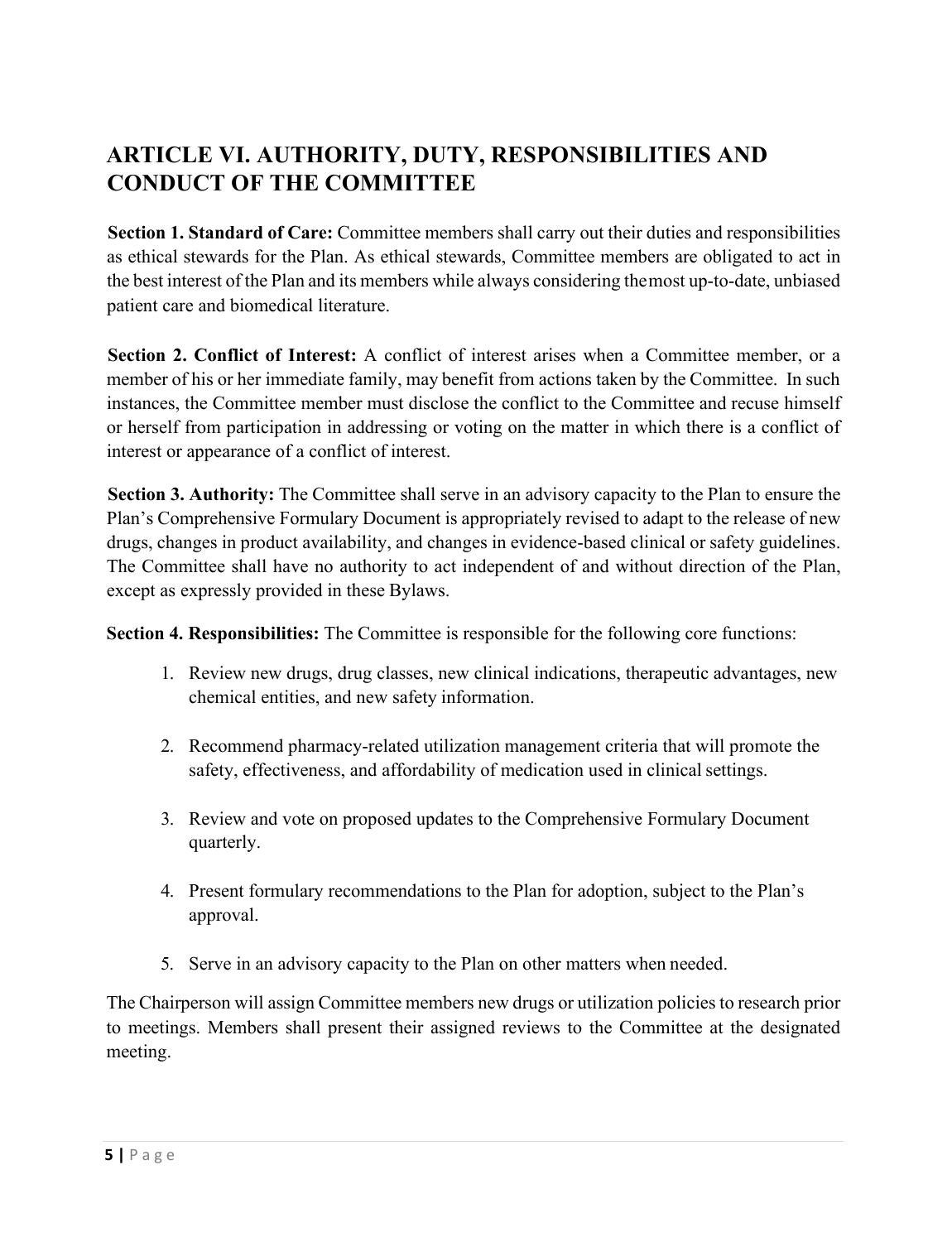**Section 5. Expectations:** Committee members are expected to:

- 1. Be informed about the State Health Plan's policies and practices;
- 2. Work constructively with other Committee members to fulfill their duties and responsibilities;
- 3. Interact professionally and appropriately with the State Treasurer, Executive Administrator, Plan staff, consultants, contractors, and other outside service providers at all times;
- 4. Be prepared for all Committee meetings by reviewing agendas and supporting materials prior to the meeting;
- 5. Attend Committee meetings, share expertise, and actively participate in discussions;
- 6. Incur only reasonable expenses in carrying out duties as Committee members as approved by the Chairperson.
- 7. Maintain high ethical standards and avoid the appearance of impropriety;
- 9. Make requests of Plan staff, consultants, contractors, or other outside service providers only under the directive of the Chairperson.
- **10.** Maintain confidentiality at all times related to matters discussed in closed session pursuant to N.C.G.S. § 143-318.11 as well as information that meets the definition of "confidential information" under N.C.G.S § 132-1.2 **or as required by other applicable law.**

**Section 6. Education and Training:** Committee members shall review any educational or training materials provided by the Chairperson prior to the next occurring Committee meeting, unless otherwise instructed by the Chairperson.

# **Article Vll. AMENDMENTS**

**Section 1. Amendment:** These Bylaws may be amended at any meeting of the Committee only upon motion by the Chairperson and a majority voice vote of the Committee members with voting rights present.